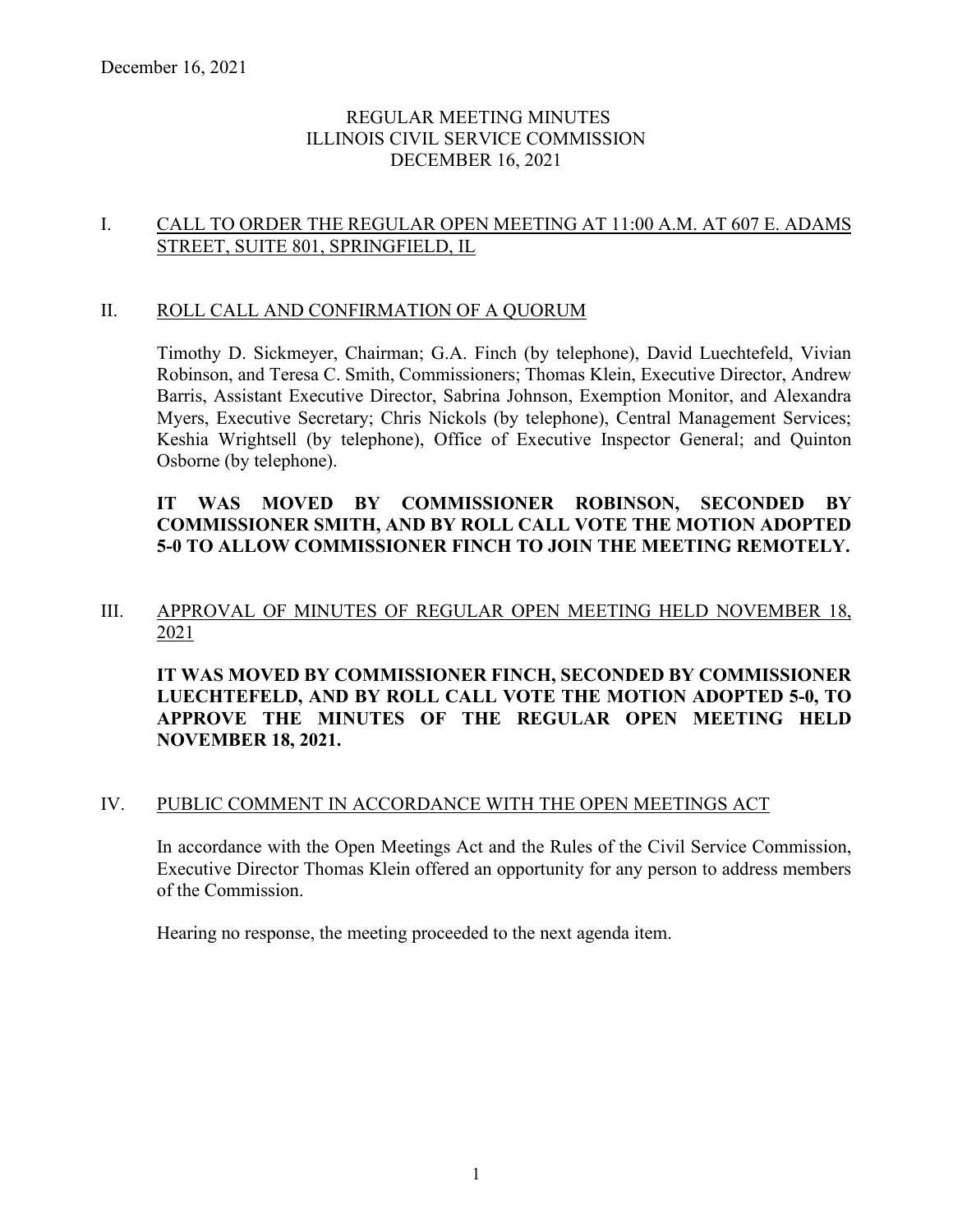# V. EXEMPTIONS UNDER SECTION 4d(3) OF THE PERSONNEL CODE

### **A. Governing Rule – Section 1.142 Jurisdiction B Exemptions**

- a) The Civil Service Commission shall exercise its judgment when determining whether a position qualifies for exemption from Jurisdiction B under Section 4d(3) of the Personnel Code. The Commission will consider any or all of the following factors inherent in the position and any other factors deemed relevant to the request for exemption:
	- 1) The amount and scope of principal policy making authority;
	- 2) The amount and scope of principal policy administering authority;
	- 3) The amount of independent authority to represent the agency, board or commission to individuals, legislators, organizations or other agencies relative to programmatic responsibilities;
	- 4) The capability to bind the agency, board or commission to a course of action;
	- 5) The nature of the program for which the position has principal policy responsibility;
	- 6) The placement of the position on the organizational chart of the agency, board or commission;
	- 7) The mission, size and geographical scope of the organizational entity or program within the agency, board or commission to which the position is allocated or detailed.
- b) The Commission may, upon its own action after 30 days' notice to the Director of Central Management Services or upon the recommendation of the Director of the Department of Central Management Services, rescind the exemption of any position that no longer meets the requirements for exemption set forth in subsection (a). However, rescission of an exemption shall be approved after the Commission has determined that an adequate level of managerial control exists in exempt status that will insure responsive and accountable administrative control of the programs of the agency, board or commission.
- c) For all positions currently exempt by action of the Commission, the Director of Central Management Services shall inform the Commission promptly in writing of all changes in essential functions, reporting structure, working title, work location, position title, position number or specialized knowledge, skills, abilities, licensure or certification.
- d) Prior to granting an exemption from Jurisdiction B under Section 4d(3) of the Personnel Code, the Commission will notify the incumbent of the position, if any, of its proposed action. The incumbent may appear at the Commission meeting at which action is to be taken and present objections to the exemption request.

(Source: Amended at 34 Ill. Reg. 3485, effective March 3, 2010)

\* \* \*

### **B. None Submitted**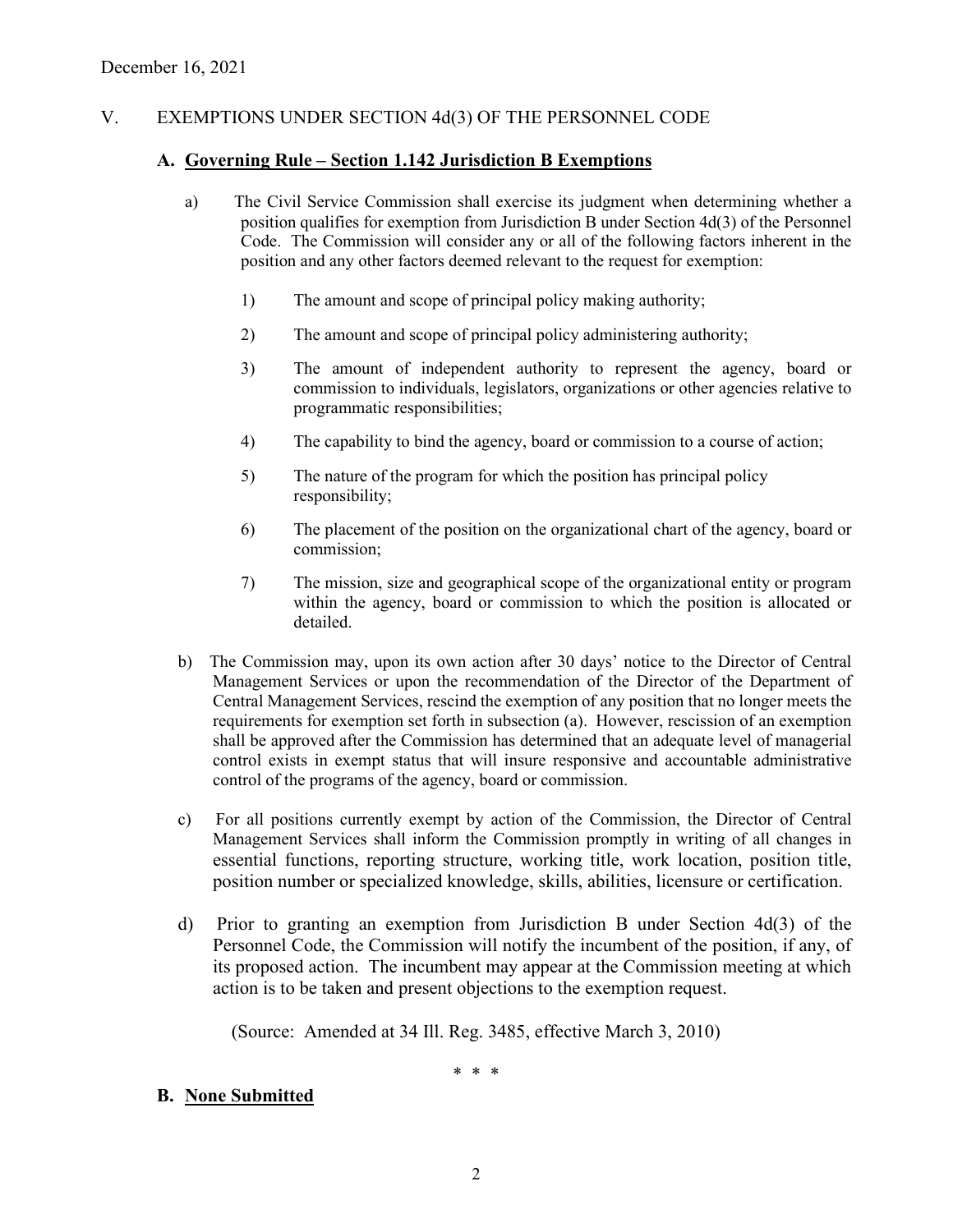## VI. CLASS SPECIFICATIONS

#### **A. Governing Rule – Section 1.45 Classification Plan**

The Commission will review the class specifications requiring Commission approval under the Classification Plan and will approve those that meet the requirements of the Personnel Code and Personnel Rules and conform to the following accepted principles of position classification:

- a) The specifications are descriptive of the work being done or that will be done;
- b) Identifiable differentials are set forth among classes that are sufficiently significant to permit the assignment of individual positions to the appropriate class;
- c) Reasonable career promotional opportunities are provided;
- d) The specifications provide a reasonable and valid basis for selection screening by merit examinations;
- e) All requirements of the positions are consistent with classes similar in difficulty, complexity and nature of work; and
- f) The relation of the class specifications to any applicable collective bargaining agreement.

#### **B. Assistant Executive Director Barris noted that Chris Nickols from CMS Technical Services submitted proposed class specifications via email on November 24, 2021.**

**IT WAS MOVED BY COMMISSIONER SMITH, SECONDED BY COMMISSIONER ROBINSON, AND BY ROLL CALL VOTE THE MOTION ADOPTED 5-0 TO DISAPPROVE ANY CLASS SPECIFICATIONS RECEIVED BY THE COMMISSION STAFF NOT CONTAINED IN THIS AGENDA TO ALLOW ADEQUATE STUDY.** 

## VII. PERSONNEL RULES

#### **A. Civil Service Commission Governing Rule – Section 1.310 Personnel Rules**

The Commission has power to disapprove new rules or amendments to existing rules submitted by the Director of Central Management Services. Such proposed new rules or amendments of existing rules submitted to the Commission shall be accompanied by a report of proceedings attending the prior public hearing required by law with respect to them.

If the Commission does not disapprove new rules or any amendment to existing rules within 30 days following the receipt from the Director of Central Management Services,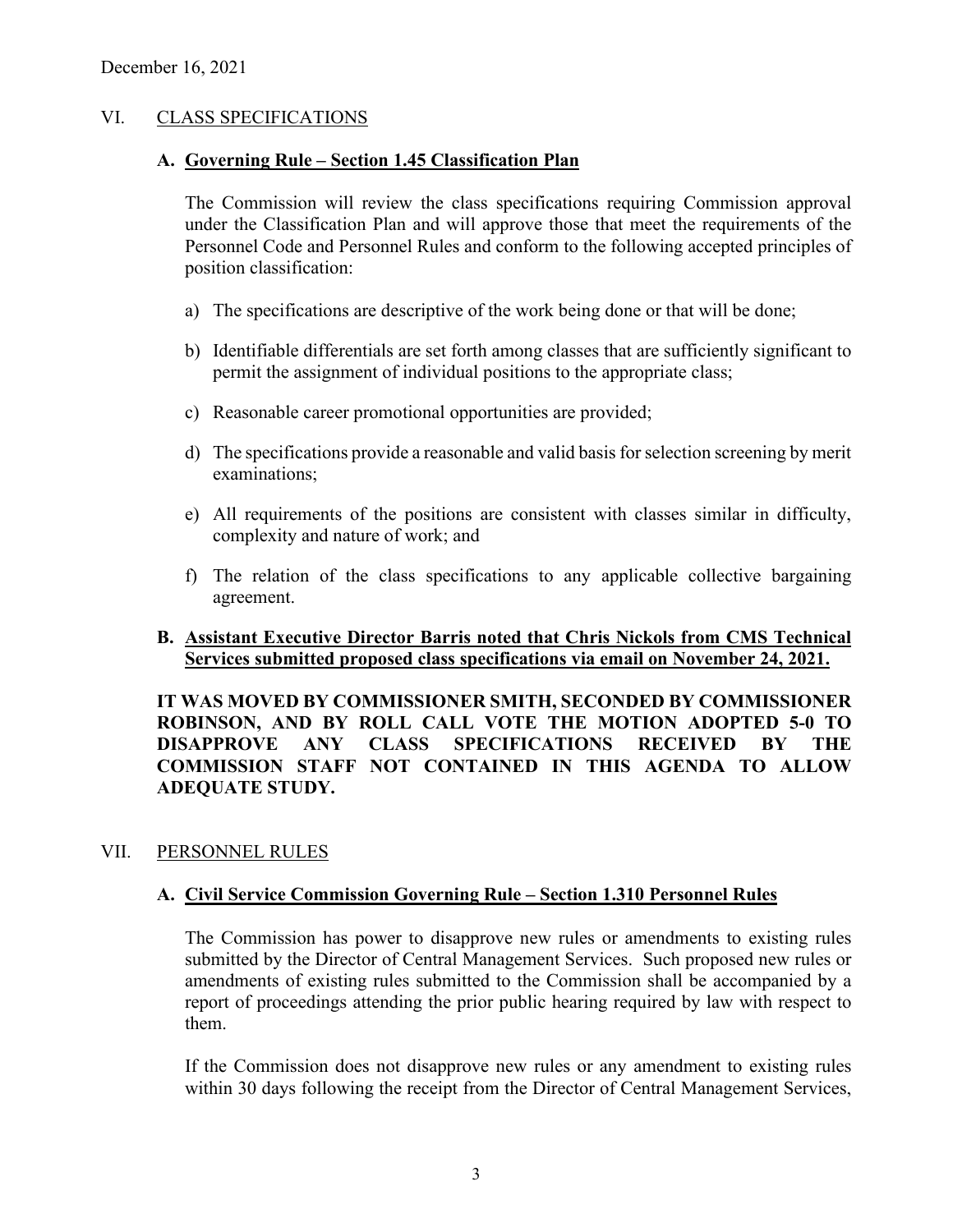the new rules or amendments have the force and effect of law after filing by the Director with the Secretary of State.

#### **B. None submitted**

**IT WAS MOVED BY COMMISSIONER ROBINSON, SECONDED BY COMMISSIONER LUECHTEFELD, AND BY ROLL CALL VOTE THE MOTION ADOPTED 5-0 TO DISAPPROVE ANY AMENDMENTS TO PERSONNEL RULES RECEIVED BY THE COMMISSION STAFF BUT NOT CONTAINED IN THIS AGENDA TO ALLOW ADEQUATE STUDY.** 

#### VIII. MOTION TO CLOSE A PORTION OF THE MEETING

**IT WAS MOVED BY COMMISSIONER ROBINSON, SECONDED BY COMMISSIONER FINCH, AND BY ROLL CALL VOTE THE MOTION ADOPTED 5-0 TO CLOSE A PORTION OF THE MEETING PURSUANT TO SUBSECTIONS 2(c)(1), 2(c)(4), AND 2(c)(11) OF THE OPEN MEETINGS ACT.**

| <b>SICKMEYER</b>   | YES. | <b>FINCH</b>    | YES |
|--------------------|------|-----------------|-----|
| <b>LUECHTEFELD</b> | YES  | <b>ROBINSON</b> | YES |
| SMITH              | YES  |                 |     |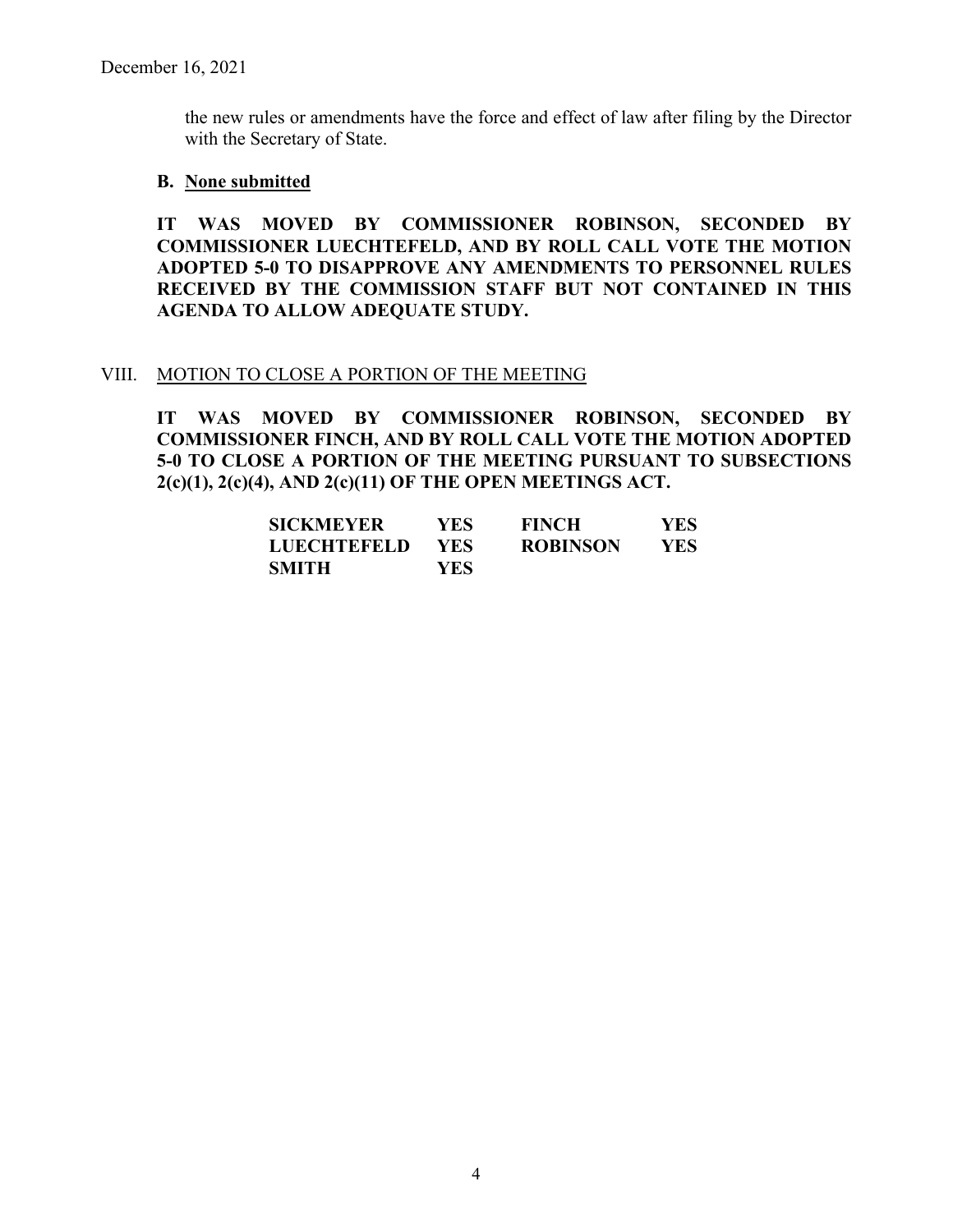## IX. APPROVAL OF MINUTES OF THE CLOSED PORTION OF THE REGULAR MEETING HELD NOVEMBER 18, 2021

**IT WAS MOVED BY COMMISSIONER SMITH, SECONDED BY COMMISSIONER LUECHTEFELD, AND BY ROLL CALL VOTE THE MOTION ADOPTED 5-0 TO APPROVE THE MINUTES OF THE CLOSED PORTION OF THE REGULAR MEETING HELD NOVEMBER 18, 2021.** 

#### X. PUBLICLY ANNOUNCED DECISION RESULTING FROM APPEAL

#### **RV-25-21**

| Employee    | Krista Butler                                | Appeal Date   | 05/10/2021    |
|-------------|----------------------------------------------|---------------|---------------|
| Agency      | Dept. of Human and<br><b>Family Services</b> | Decision Date | 12/03/2021    |
| Appeal Type | <b>Rules Violation</b>                       | Proposal for  |               |
| ALJ         | <b>Andrew Barris</b>                         | Decision      | No violation. |

**IT WAS MOVED BY COMMISSIONER ROBINSON, SECONDED BY COMMISSIONER LUECHTEFELD, AND BY ROLL CALL VOTE OF 5-0 THE MOTION ADOPTED TO AFFIRM AND ADOPT THE PROPOSAL FOR DECISION OF THE ADMINISTRATIVE LAW JUDGE FOR THE REASONS SET FORTH IN THE PROPOSAL FOR DECISION.** 

| <b>SICKMEYER</b>   | YES  | <b>FINCH</b>    | YES  |
|--------------------|------|-----------------|------|
| <b>LUECHTEFELD</b> | YES. | <b>ROBINSON</b> | YES. |
| <b>SMITH</b>       | YES  |                 |      |

#### **S-27-21**

| Employee    | Misty Diehl                | Appeal Date   | 06/09/2021       |
|-------------|----------------------------|---------------|------------------|
| Agency      | Dept. of Human<br>Services | Decision Date | 12/03/2021       |
| Appeal Type | Discharge                  | Proposal for  | Reduced to 5-day |
| ALJ         | Thomas Klein               | Decision      | suspension.      |

**IT WAS MOVED BY COMMISSIONER ROBINSON, SECONDED BY COMMISSIONER SMITH, AND BY ROLL CALL VOTE OF 5-0 THE MOTION ADOPTED TO AFFIRM AND ADOPT THE PROPOSAL FOR DECISION OF THE ADMINISTRATIVE LAW JUDGE FOR THE REASONS SET FORTH IN THE PROPOSAL FOR DECISION.** 

| SICKMEYER          | YES  | <b>FINCH</b>    | YES. |
|--------------------|------|-----------------|------|
| <b>LUECHTEFELD</b> | YES. | <b>ROBINSON</b> | YES  |
| <b>SMITH</b>       | YES  |                 |      |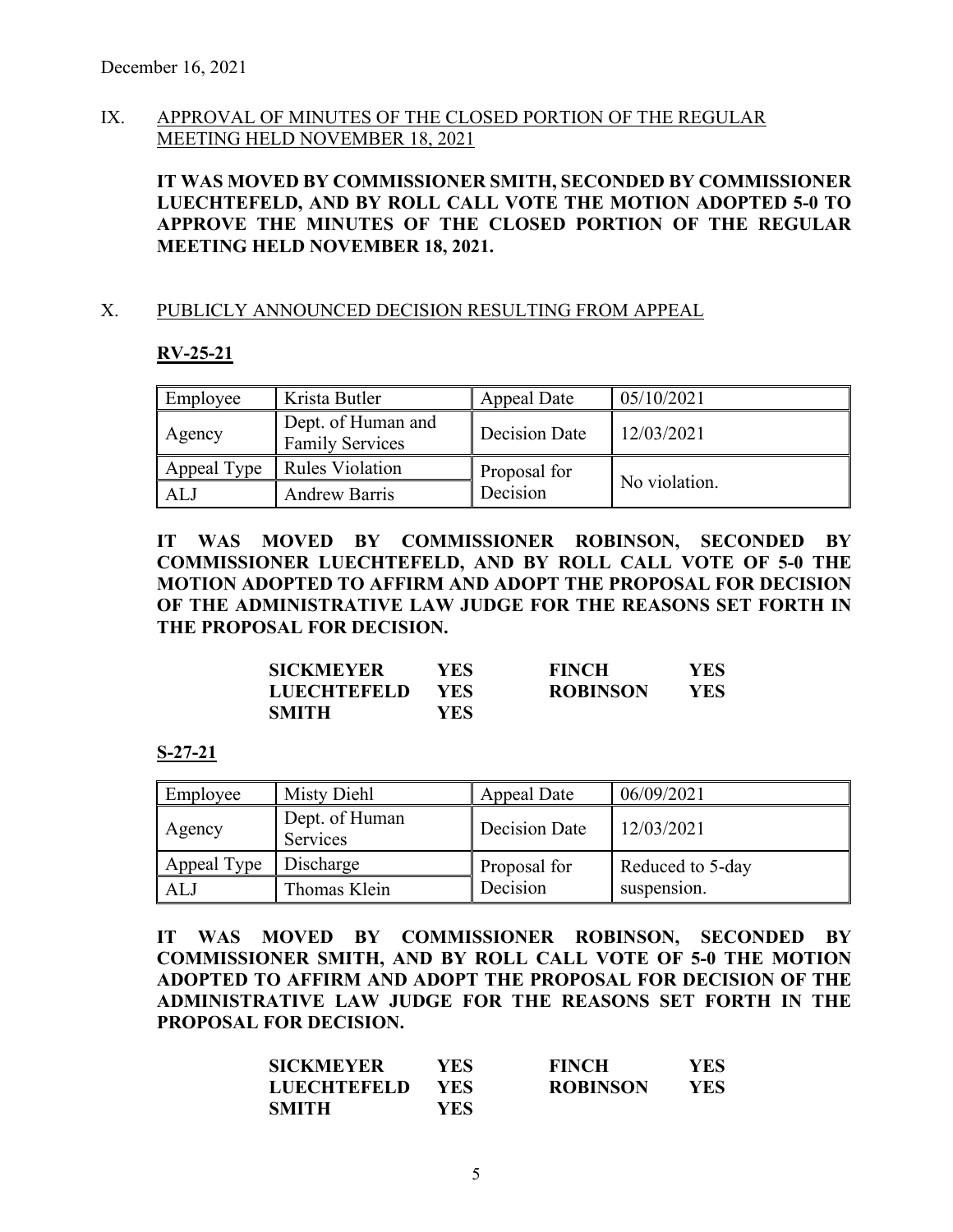# **DA-7-22**

| Employee    | Rico De Guia               | Appeal Date   | 09/23/2021        |
|-------------|----------------------------|---------------|-------------------|
| Agency      | Dept. of Human<br>Services | Decision Date | 12/03/2021        |
| Appeal Type | Discharge                  | Proposal for  |                   |
| AL.         | Thomas Klein               | Decision      | Discharge upheld. |

**IT WAS MOVED BY COMMISSIONER ROBINSON, SECONDED BY COMMISSIONER LUECHTEFELD, AND BY ROLL CALL VOTE OF 5-0 THE MOTION ADOPTED TO AFFIRM AND ADOPT THE PROPOSAL FOR DECISION OF THE ADMINISTRATIVE LAW JUDGE FOR THE REASONS SET FORTH IN THE PROPOSAL FOR DECISION.** 

| <b>SICKMEYER</b>   | YES. | <b>FINCH</b>    | YES. |
|--------------------|------|-----------------|------|
| <b>LUECHTEFELD</b> | YES. | <b>ROBINSON</b> | YES  |
| <b>SMITH</b>       | YES. |                 |      |

#### XI. REVIEW OF CLOSED MEETING MINUTES PURSUANT TO OPEN MEETINGS ACT

Assistant Executive Director Barris reported that after review of the Closed Meeting Minutes, the need for confidentiality still exists as to all those Minutes.

I**T WAS MOVED BY COMMISSIONER ROBINSON, SECONDED BY COMMISSIONER SMITH, AND THE MOTION ADOPTED 5-0 THAT AFTER REVIEW OF CLOSED MEETING MINUTES PURSUANT TO THE OPEN MEETINGS ACT, THE NEED FOR CONFIDENTIALITY STILL EXISTS AS TO ALL THOSE MINUTES.**

XII. APPROVAL OF THE DESTRUCTION OF THE AUDIO VERBATIM RECORDINGS OF CLOSED SESSIONS PRIOR TO JULY 2019 IN ACCORDANCE WITH THE OPEN MEETINGS ACT

**IT WAS MOVED BY COMMISSIONER FINCH, SECONDED BY COMMISSIONER ROBINSON, AND THE MOTION ADOPTED 5-0 THAT THE DESTRUCTION OF THE AUDIO AND VIDEO VERBATIM RECORDINGS OF CLOSED SESSIONS PRIOR TO JULY 1, 2019[1](#page-5-0) IS APPROVED IN ACCORDANCE WITH THE OPEN MEETINGS ACT.**

<span id="page-5-0"></span><sup>1</sup> The Commission voted on July 15, 2011 to maintain verbatim recordings for a minimum of 24 months before destruction.